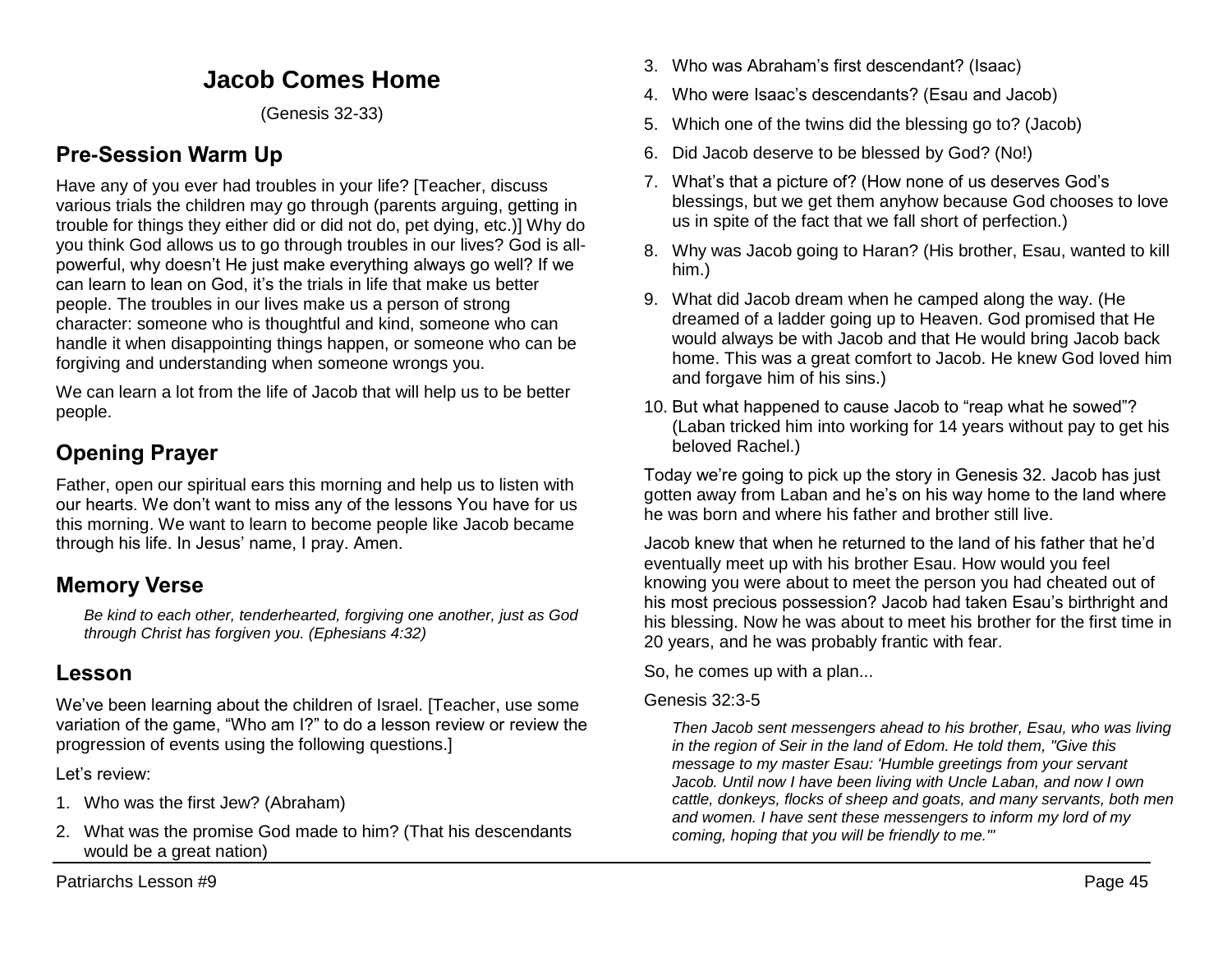Jacob decided that he would send some messengers to his brother and tell him that he was coming home. In the message to Esau, Jacob told him how he had been living with Laban all these years and how God had prospered him.

#### Genesis 32:6

*After delivering the message, the messengers returned to Jacob and reported, "We met your brother, Esau, and he is already on his way to meet you—with an army of 400 men!"*

Jacob was greatly afraid! He thinks Esau is coming against him with a huge army of men. So he decided to pray, which is always a good thing to do at a time like this.

#### Genesis 32:9

*Then Jacob prayed, "O God of my grandfather Abraham, and God of my father, Isaac—O LORD, You told me, 'Return to your own land and to your relatives.' And You promised me, 'I will treat you kindly.'*

Jacob reminds God that He was the one who told him to go back home.

### Genesis 32:11-12

*O LORD, please rescue me from the hand of my brother, Esau. I am afraid that he is coming to attack me, along with my wives and children. But You promised me, 'I will surely treat you kindly, and I will multiply your descendants until they become as numerous as the sands along the seashore—too many to count.'"* 

Jacob reminds God of the promise that He had made to multiply his descendants. He's saying to God, "Don't let Esau wipe me and my family out now or Your promise won't come true!"

Then he sent gifts of sheep, goats, cows, and other animals to Esau. When Jacob left Canaan as a young man, he had been poor. But he was returning a very rich man. He decided to share the things he owned with his brother. So he made a gift to his brother out of his flocks in hopes that his brother would find favor with him.

That night when it was dark, and he was alone, some very unusual things happened. Jacob suddenly found himself wrestling with God Himself.

#### Genesis 32:24

*This left Jacob all alone in the camp, and a Man came and wrestled with him until the dawn began to break.*

Jacob was wrestling with God Himself!

#### Genesis 32:26-28

*Then the Man said, "Let Me go, for the dawn is breaking!" But Jacob said, "I will not let You go unless You bless me." "What is your name?" the Man asked. He replied, "Jacob." "Your name will no longer be Jacob," the Man told him. "From now on you will be called Israel, because you have fought with God and with men and have won."* 

So God changed his name from Jacob which means "deceitful" to Israel which means "one who struggles with God and overcomes." God changed his name because an inner spiritual change had taken place in Jacob's heart. His character had changed.

Now Jacob asks the Man what His name is.

#### Genesis 32:29-30

*"Please tell me your name," Jacob said. "Why do you want to know my name?" the Man replied. Then he blessed Jacob there. Jacob named the place Peniel (which means "face of God"), for he said, "I have seen God face to face, yet my life has been spared."* 

Jacob had an encounter with God and he was forever changed from the inside out. (Teacher, tell about how that happened to you, too.)

Jacob had struggled through tough situations and continued to be loyal to God so God changed his name to Israel and he was now ready to meet Esau.

#### Genesis 33:1

*Then Jacob looked up and saw Esau coming with his 400 men. So he divided the children among Leah, Rachel, and his two servant wives.*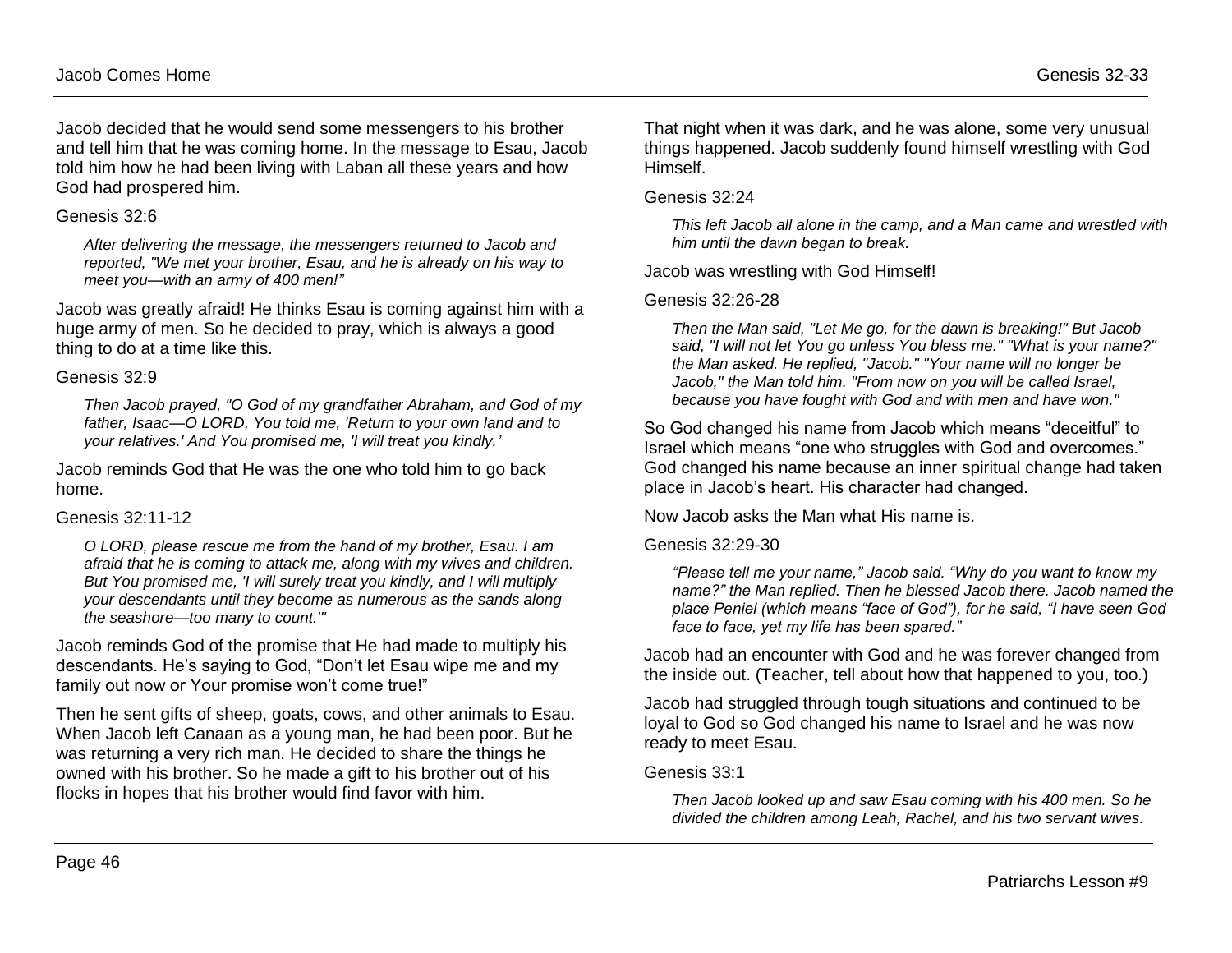Jacob divided the family up in hopes that if there was an attack, not everyone would be wiped out all at once.

#### Genesis 33:4

*Then Esau ran to meet him and embraced him, threw his arms around his neck, and kissed him. And they both wept.*

And so Jacob and Esau were reunited and reconciled! Esau and Jacob lived in peace the rest of their lives. God wants us to have forgiving and loving hearts like Jacob and Esau.

Working through tough situations in life gives us stronger character. That's why the Bible tells us to count all of our trials as joy. God allows us to go through hard times because He knows it will make us more loving and forgiving, kind and understanding towards other people.

The difference is how we handle the trials -- will we be like a cork on a rough sea or will we be like a rock? Will we float or sink? If we cling to God and remain loyal to His ways, we will float to the top. (Teacher, as an object lesson, bring in a pale of water, a rock and a cork and let the children see this lesson concept!)

We have learned a lot about life through studying Jacob's life. His story is an example of a person that changed from being selfish and greedy to one who has become a true servant of God. Jacob became Israel.

## **CLOSING PRAYER**

Father, help us to learn from the life of Jacob. Help us to keep our relationships with our family members healthy and full of love. Keep us honest, Lord. We want to always be loving and forgiving. And, Lord, when things do go wrong in our relationships, help us to be the first ones to be peacemakers. In Jesus' name, I pray. Amen.

## **LEARNING ACTIVITIES**

### **CRAFT CORNER**

### **GAME CENTER**

Use the following review questions in a game of your choice:

#### *Review Questions:*

Here are some questions to help us remember some of the lessons we've learned from Jacob's life.

- 1. What did God promise Rebekah concerning her twin sons just before they were born? (That they would become enemy nations and the younger one would rule over the older)
- 2. What did Jacob trick Esau into selling to him? (Birthright)
- 3. To fulfill God's promise to Rebekah, was it necessary for Jacob to trick Esau into selling him the birthright? (No! God doesn't need us to take matters into our own hands. He doesn't want us to be deceitful or crafty to help Him out.)
- 4. What can we learn from Jacob's sin? (Don't trick people into doing something they shouldn't do. Let God fulfill His great plan for our life in His time and in His way.)
- 5. When Jacob tricked his father into giving him the birthright blessing, was he more concerned that his dad would find out that he deceived him, or that he was going against God's desire to be honest? (He was more worried about getting caught than about doing what was right.)
- 6. What happened when Esau found out that Jacob got the special birthright blessing? (He wanted to kill his brother.)
- 7. What lesson can we learn from Esau's sins? (We shouldn't treat our birthright as Christians lightly. We need to appreciate our relationship with the Lord and do everything we can to please God.)